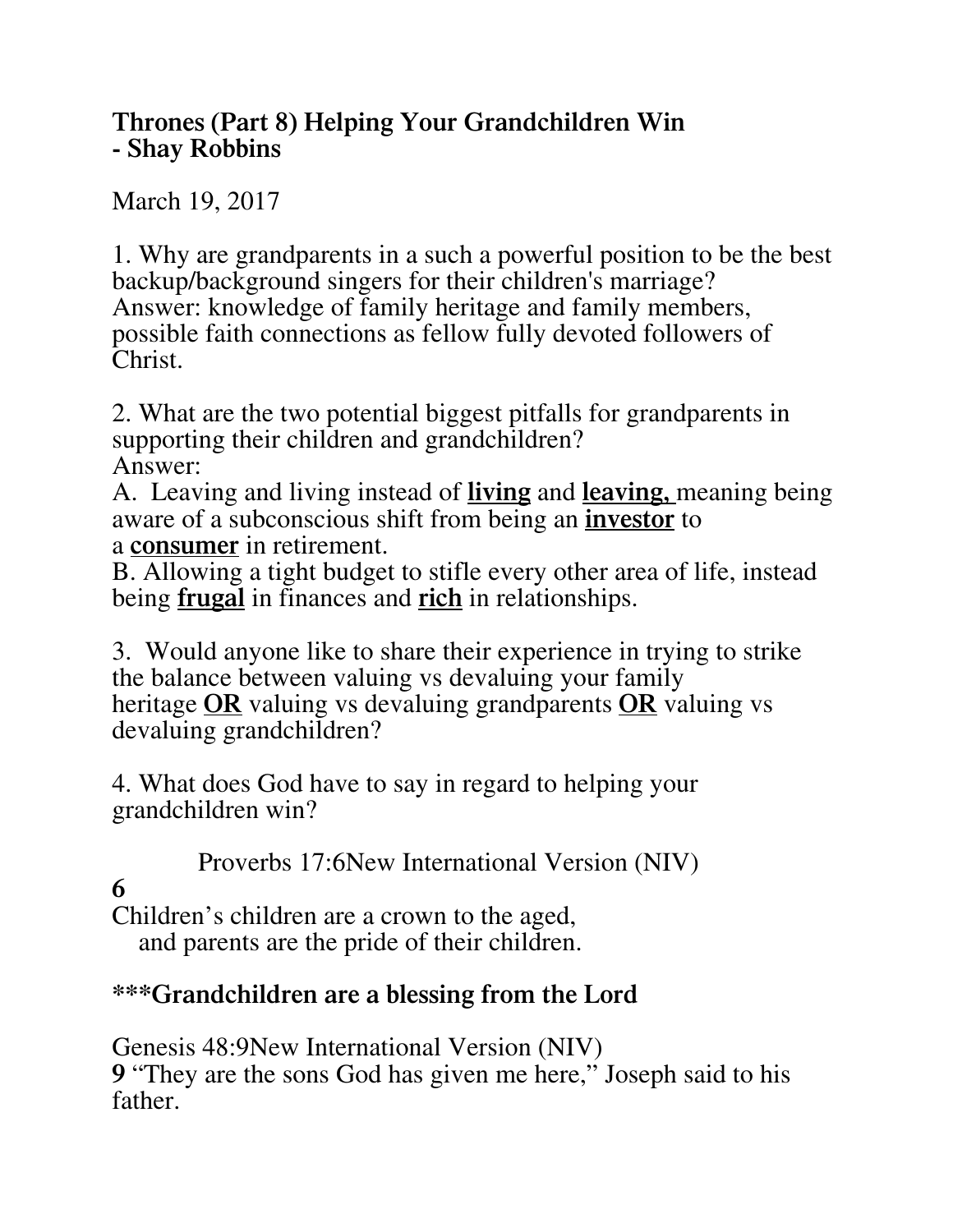Then Israel said, "Bring them to me so I may bless them." **\*\*\*Grandparents are called to be prayer warriors over their children and grandchildren**

2 Timothy 1:5New International Version (NIV)

**5** I am reminded of your sincere faith, which first lived in your grandmother Lois and in your mother Eunice and, I am persuaded, now lives in you also.

**\*\*\*Grandparents' faith is modeled, instilled, and handed down.**  Psalm 103:17New International Version (NIV)

# **17**

But from everlasting to everlasting

 the Lord's love is with those who fear him, and his righteousness with their children's children—

Psalm 92:14New International Version (NIV) **14** 

They will still bear fruit in old age,

they will stay fresh and green...

### **\*\*\*Grandparents are called to cultivate, plant, tend, and bear good fruit.**

Proverbs 16:31New International Version (NIV)

### **31**

Gray hair is a crown of splendor;

it is attained in the way of righteousness.

### **\*\*\*Grandparents wisdom is highly valuable.**

5. What will you do next with what God says about helping your grandchildren win? How do you sense the Lord leading you with the following communication steps?

Significant growth begins with **communication:** Here are 5 great questions to parents from grandparents.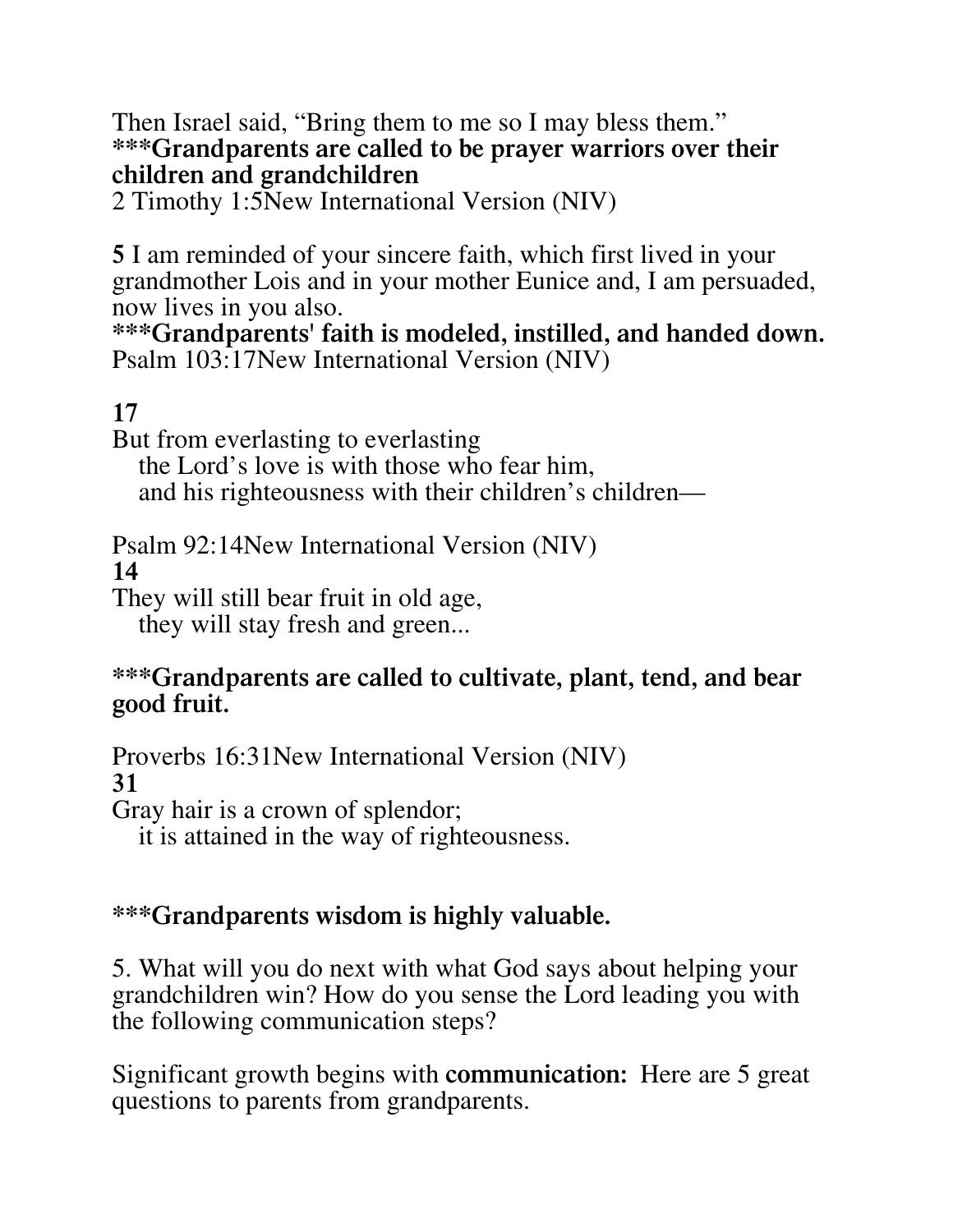A. How can I partner with you in raising your kids?

B. What are you passionate about that we can help you champion in our grandchildren?

C. How can we support your marriage?

- D. How can we pray for the grandkids?
- E. How can we invest in your family?

6. How did Shay say each of us doing our part would **bring about change** for our entire church family?

Answer:

### **We will Revalue our Heritage -**

Psalm 71:18New International Version (NIV) **18** 

Even when I am old and gray,

do not forsake me, my God,

till I declare your power to the next generation,

your mighty acts to all who are to come.

#### **We will Revalue our Grandparents**

Leviticus 19:32New International Version (NIV)

**32** "'Stand up in the presence of the aged, show respect for the elderlyand revere your God. I am the Lord.

#### **We will Revalue our Grandchildren**

Matthew 6:19New International Version (NIV)

Treasures in Heaven

**19** "Do not store up for yourselves treasures on earth, where moths and vermin destroy, and where thieves break in and steal.

7. The Lord Jesus quoted Isaiah 61:1-3 in a message he gave in Nazareth, saying to his hearers this Scripture was fulfilled this very day. Jesus was in effect announcing the arrival of the Kingdom of God with the beginning of his public ministry. **How does the church's calling to help families be fully devoted followers of Christ make the presence of the Kingdom of God in our community a reality?**

Answer: From Matthew Henry Bible Commentary: Jesus was to be a planter; for the church is God's husbandry. *Therefore* he will do all this (Isaiah 61:1-3) for the church*,* his people, He will cure their wounds, release them out of bondage, and comfort them in their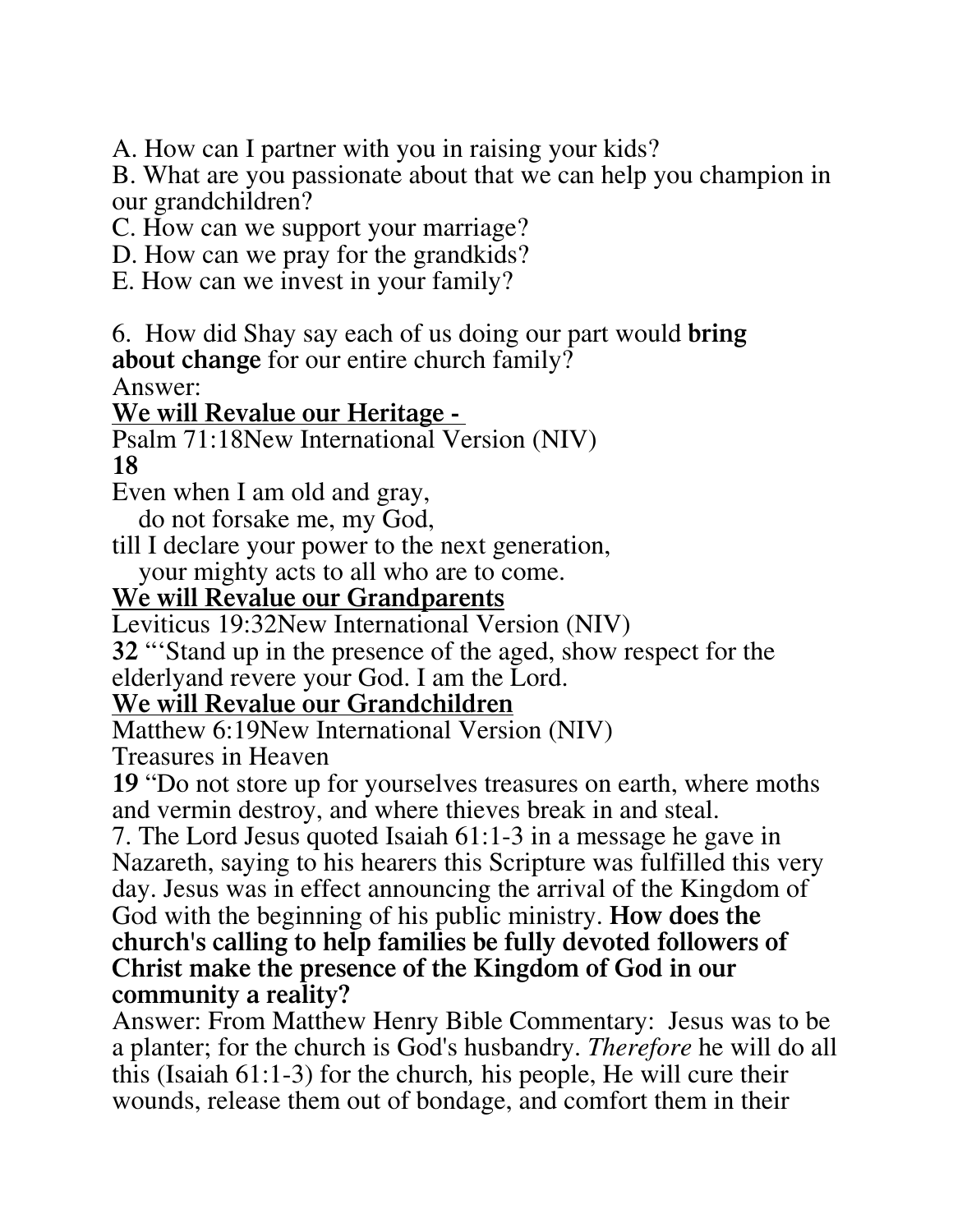sorrows, *[why? My emphasis] So they may be called oaks (trees) of righteousness, the planting of the Lord,* that they may be such and be acknowledged to be such, that they may be ornaments to God's vineyard and may be *fruitful in the fruits of righteousness,* as the branches of *God's planting,* ch. 60:21. All that Christ does for us is to make us God's people, and some way serviceable to him as living trees, *planted in the house of the Lord,* and *flourishing in the courts of our God;* and all this *that he may be glorified*-that we may be brought to glorify him by a sincere devotion and an exemplary conversation (for *herein is our Father glorified, that we bring broth much fruit*), that others also may take occasion from God's favour shining on his people, and his grace shining in them, to praise him, and that he may be for ever *glorified in his saints. KEY: To glorify means to make visible. We make the Lord's kingdom visible (think, "My kingdom come, my will be done on earth as it is in heaven"), when we receive Him as our life and live by His indwelling life (Galatians [2:20](x-apple-data-detectors://3)). When the church equips families to be fully devoted, extended generations of faith families, the Lord is made visible on the earth through these strong and mighty oak tree extended families being planted throughout our communities.*  Isaiah 61:1-3New International Version (NIV) The Year of the Lord's Favor

**61** The Spirit of the Sovereign Lord is on me, because the Lord has anointed me to proclaim good news to the poor. He has sent me to bind up the brokenhearted,

to proclaim freedom for the captives

and release from darkness for the prisoners,[[a](https://www.biblegateway.com/passage/?search=Isaiah+61%3A1-3&version=NIV#fen-NIV-18845a)]

## $\overline{2}$

to proclaim the year of the Lord's favor and the day of vengeance of our God, to comfort all who mourn,

#### **3**

 and provide for those who grieve in Zion to bestow on them a crown of beauty instead of ashes, the oil of joy